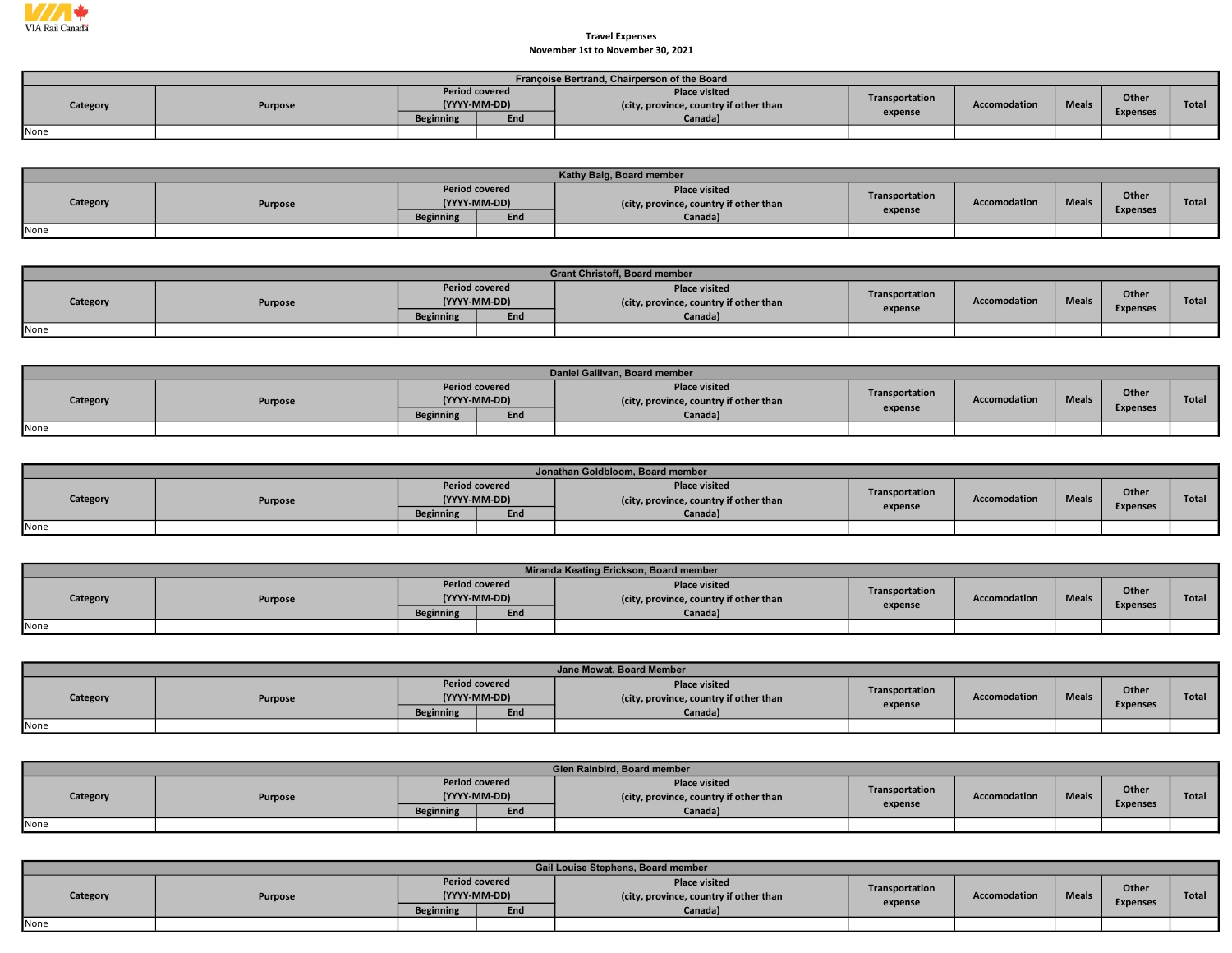

## November 1st to November 30, 2021 Travel Expenses

|          | <b>NUVELLING LIST TO MUVELLING SU, ZUZI</b> |                                       |     |                                                                |                |              |              |                 |       |  |  |  |  |  |
|----------|---------------------------------------------|---------------------------------------|-----|----------------------------------------------------------------|----------------|--------------|--------------|-----------------|-------|--|--|--|--|--|
|          | Kenneth Tan, Board Member                   |                                       |     |                                                                |                |              |              |                 |       |  |  |  |  |  |
| Category | Purpose                                     | <b>Period covered</b><br>(YYYY-MM-DD) |     | <b>Place visited</b><br>(city, province, country if other than | Transportation | Accomodation | <b>Meals</b> | Other           | Total |  |  |  |  |  |
|          |                                             | <b>Beginning</b>                      | End | Canada)                                                        | expense        |              |              | <b>Expenses</b> |       |  |  |  |  |  |
| None     |                                             |                                       |     |                                                                |                |              |              |                 |       |  |  |  |  |  |

|          | Geneviève Tanguay, Board Member |                                       |     |                                                                |                |                     |              |                          |              |  |  |  |  |
|----------|---------------------------------|---------------------------------------|-----|----------------------------------------------------------------|----------------|---------------------|--------------|--------------------------|--------------|--|--|--|--|
| Category | Purpose                         | <b>Period covered</b><br>(YYYY-MM-DD) |     | <b>Place visited</b><br>(city, province, country if other than | Transportation | <b>Accomodation</b> | <b>Meals</b> | Other<br><b>Expenses</b> | <b>Total</b> |  |  |  |  |
|          |                                 | <b>Beginning</b>                      | End | Canada)                                                        | expense        |                     |              |                          |              |  |  |  |  |
| None     |                                 |                                       |     |                                                                |                |                     |              |                          |              |  |  |  |  |

|          |                |                                       |     | Vianne Timmons, Board Member                                   |                |                     |              |                 |              |
|----------|----------------|---------------------------------------|-----|----------------------------------------------------------------|----------------|---------------------|--------------|-----------------|--------------|
| Category | <b>Purpose</b> | <b>Period covered</b><br>(YYYY-MM-DD) |     | <b>Place visited</b><br>(city, province, country if other than | Transportation | <b>Accomodation</b> | <b>Meals</b> | Other           | <b>Total</b> |
|          |                | <b>Beginning</b>                      | End | Canada)                                                        | expense        |                     |              | <b>Expenses</b> |              |
| None     |                |                                       |     |                                                                |                |                     |              |                 |              |

|          | Cynthia Garneau, President and Chief Executive Officer |                                       |     |                                                                |                |              |              |                          |              |  |  |  |  |
|----------|--------------------------------------------------------|---------------------------------------|-----|----------------------------------------------------------------|----------------|--------------|--------------|--------------------------|--------------|--|--|--|--|
| Category | Purpose                                                | <b>Period covered</b><br>(YYYY-MM-DD) |     | <b>Place visited</b><br>(city, province, country if other than | Transportation | Accomodation | <b>Meals</b> | Other<br><b>Expenses</b> | <b>Total</b> |  |  |  |  |
|          |                                                        | <b>Beginning</b>                      | End | Canada)                                                        | expense        |              |              |                          |              |  |  |  |  |
| None     |                                                        |                                       |     |                                                                |                |              |              |                          |              |  |  |  |  |

|          | Mario Bergeron, Chief Mechanical and Maintenance Officer (until November 5, 2021) |                                       |     |                                                                |                |              |              |                 |              |  |  |  |  |
|----------|-----------------------------------------------------------------------------------|---------------------------------------|-----|----------------------------------------------------------------|----------------|--------------|--------------|-----------------|--------------|--|--|--|--|
| Category | Purpose                                                                           | <b>Period covered</b><br>(YYYY-MM-DD) |     | <b>Place visited</b><br>(city, province, country if other than | Transportation | Accomodation | <b>Meals</b> | Other           | <b>Total</b> |  |  |  |  |
|          |                                                                                   | <b>Beginning</b>                      | End | Canada)                                                        | expense        |              |              | <b>Expenses</b> |              |  |  |  |  |
| None     |                                                                                   |                                       |     |                                                                |                |              |              |                 |              |  |  |  |  |

|          | Danielle Boisvert, Vice President, Corporate Controller |                  |                                       |                                                                |                           |              |              |                 |              |  |  |  |  |
|----------|---------------------------------------------------------|------------------|---------------------------------------|----------------------------------------------------------------|---------------------------|--------------|--------------|-----------------|--------------|--|--|--|--|
| Category | Purpose                                                 |                  | <b>Period covered</b><br>(YYYY-MM-DD) | <b>Place visited</b><br>(city, province, country if other than | Transportation<br>expense | Accomodation | <b>Meals</b> | Other           | <b>Total</b> |  |  |  |  |
|          |                                                         | <b>Beginning</b> | End                                   | Canada)                                                        |                           |              |              | <b>Expenses</b> |              |  |  |  |  |
| None     |                                                         |                  |                                       |                                                                |                           |              |              |                 |              |  |  |  |  |

|          | André Bouchard, Vice-president, Mechanical Services (starting November 15, 2021) |                  |                                       |                                                                |                |                     |              |                 |              |  |  |  |  |
|----------|----------------------------------------------------------------------------------|------------------|---------------------------------------|----------------------------------------------------------------|----------------|---------------------|--------------|-----------------|--------------|--|--|--|--|
| Category | Purpose                                                                          |                  | <b>Period covered</b><br>(YYYY-MM-DD) | <b>Place visited</b><br>(city, province, country if other than | Transportation | <b>Accomodation</b> | <b>Meals</b> | Other           | <b>Total</b> |  |  |  |  |
|          |                                                                                  | <b>Beginning</b> | End                                   | Canada)                                                        | expense        |                     |              | <b>Expenses</b> |              |  |  |  |  |
| None     |                                                                                  |                  |                                       |                                                                |                |                     |              |                 |              |  |  |  |  |

|          | Bruno Cacciola, Chief, Business Transformation Officer (starting November 15, 2021) |                  |                                       |                                                                |                |                     |              |                          |       |  |  |  |  |
|----------|-------------------------------------------------------------------------------------|------------------|---------------------------------------|----------------------------------------------------------------|----------------|---------------------|--------------|--------------------------|-------|--|--|--|--|
| Category | Purpose                                                                             |                  | <b>Period covered</b><br>(YYYY-MM-DD) | <b>Place visited</b><br>(city, province, country if other than | Transportation | <b>Accomodation</b> | <b>Meals</b> | Other<br><b>Expenses</b> | Total |  |  |  |  |
|          |                                                                                     | <b>Beginning</b> | Enc                                   | Canada)                                                        | expense        |                     |              |                          |       |  |  |  |  |
| None     |                                                                                     |                  |                                       |                                                                |                |                     |              |                          |       |  |  |  |  |

|          | Marie-Claude Cardin, Chief Financial Officer |                                       |     |                                                                |                |              |              |                 |              |  |  |  |  |
|----------|----------------------------------------------|---------------------------------------|-----|----------------------------------------------------------------|----------------|--------------|--------------|-----------------|--------------|--|--|--|--|
| Category | Purpose                                      | <b>Period covered</b><br>(YYYY-MM-DD) |     | <b>Place visited</b><br>(city, province, country if other than | Transportation | Accomodation | <b>Meals</b> | Other           | <b>Total</b> |  |  |  |  |
|          |                                              | <b>Beginning</b>                      | End | Canada)                                                        | expense        |              |              | <b>Expenses</b> |              |  |  |  |  |
| None     |                                              |                                       |     |                                                                |                |              |              |                 |              |  |  |  |  |